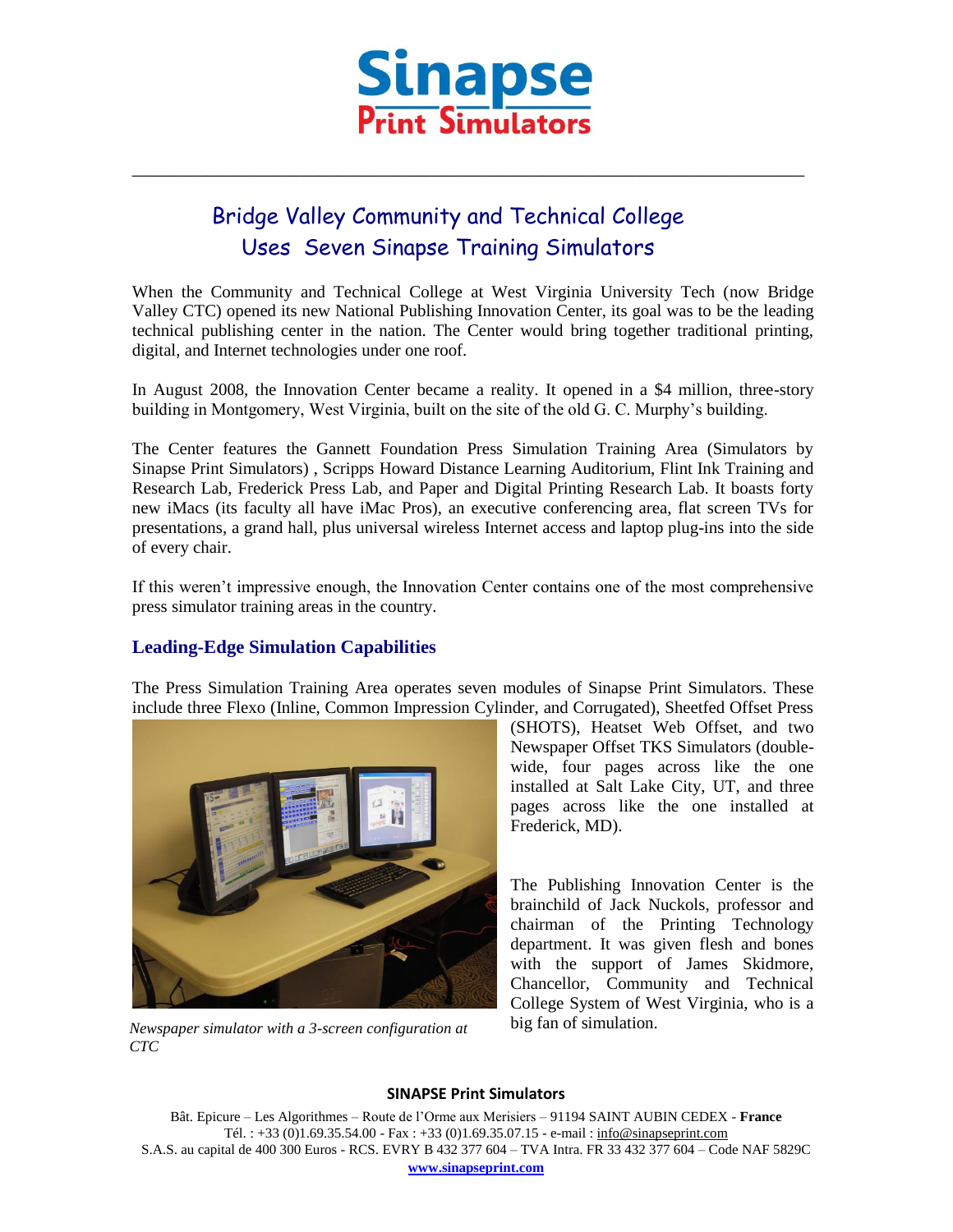"We like to use simulation technology to advance the delivery of printing technology throughout the state of West Virginia," Skidmore says. "It really expands the opportunity for students to participate in high-cost technical programs such as printing. I also see the use of simulation in this program as laying the groundwork for simulation in other technical programs."

Also very supportive of the simulator program is the National Newspaper Operations Advisory Committee, which is made up of alumni and industry executives from the Chicago Tribune, Gannett Newspapers, the Dow Jones/Wall Street Journal, Frederick News Post, Flint Ink, Pitman and Scripps Howard Newspapers. With the support of its prestigious alumni, CTC has become one of the only two technical colleges in the country to have a live Goss newspaper press. In fact, it has two. This support also helped the college obtain its Sinapse Newspaper Simulator module.

In addition to newspaper training, CTC also offers a full flexo lab, with a six-color Mark Andy 2200 inline press with all the bells and whistles and a variety of small-format offset presses.

The combination of live and simulated presses allows students to learn in both a live press and a simulation environment, where they can learn without the cost, mess, and danger associated with a live press. "Getting injured is not a fun way to learn!" says Nuckols.

Plus, simulator training is a particularly powerful resource in CTC's offset program, where it has not yet secured a full-size sheetfed offset press. "Students can learn the basic mechanics of a live offset press, then learn the four-color aspects as if they were running a multiunit sheetfed press," Nuckols explains.



*One of CTC's simulator installations. Students are working on the PackSim-Flexo.*

Nuckols points out that the simulator is a

natural fit for students, who are used to working and learning in a simulated environment. "Even the first time, it was easy for them to grasp this technology. They understand it and love it," he says.

## **Realism of the Simulator**

Nuckols also praises the realism of the simulator—but likes that it's not too "real."

"There is no substitute for a live press, but in a training environment, there are things you cannot do on a live press because it's not practical," he says.

The Newspaper Simulator, for example, allows Nuckols to expose his students to a wider variety of press problems in a shorter period of time than he could live. The simulator comes standard with 100+ different problems, ranging from reelstand to conveyer. It covers aspects related both

#### **SINAPSE Print Simulators**

Bât. Epicure – Les Algorithmes – Route de l'Orme aux Merisiers – 91194 SAINT AUBIN CEDEX - **France** Tél. : +33 (0)1.69.35.54.00 - Fax : +33 (0)1.69.35.07.15 - e-mail : info@sinapseprint.com S.A.S. au capital de 400 300 Euros - RCS. EVRY B 432 377 604 – TVA Intra. FR 33 432 377 604 – Code NAF 5829C **[www.sinapseprint.com](http://www.sinapseprint.com/)**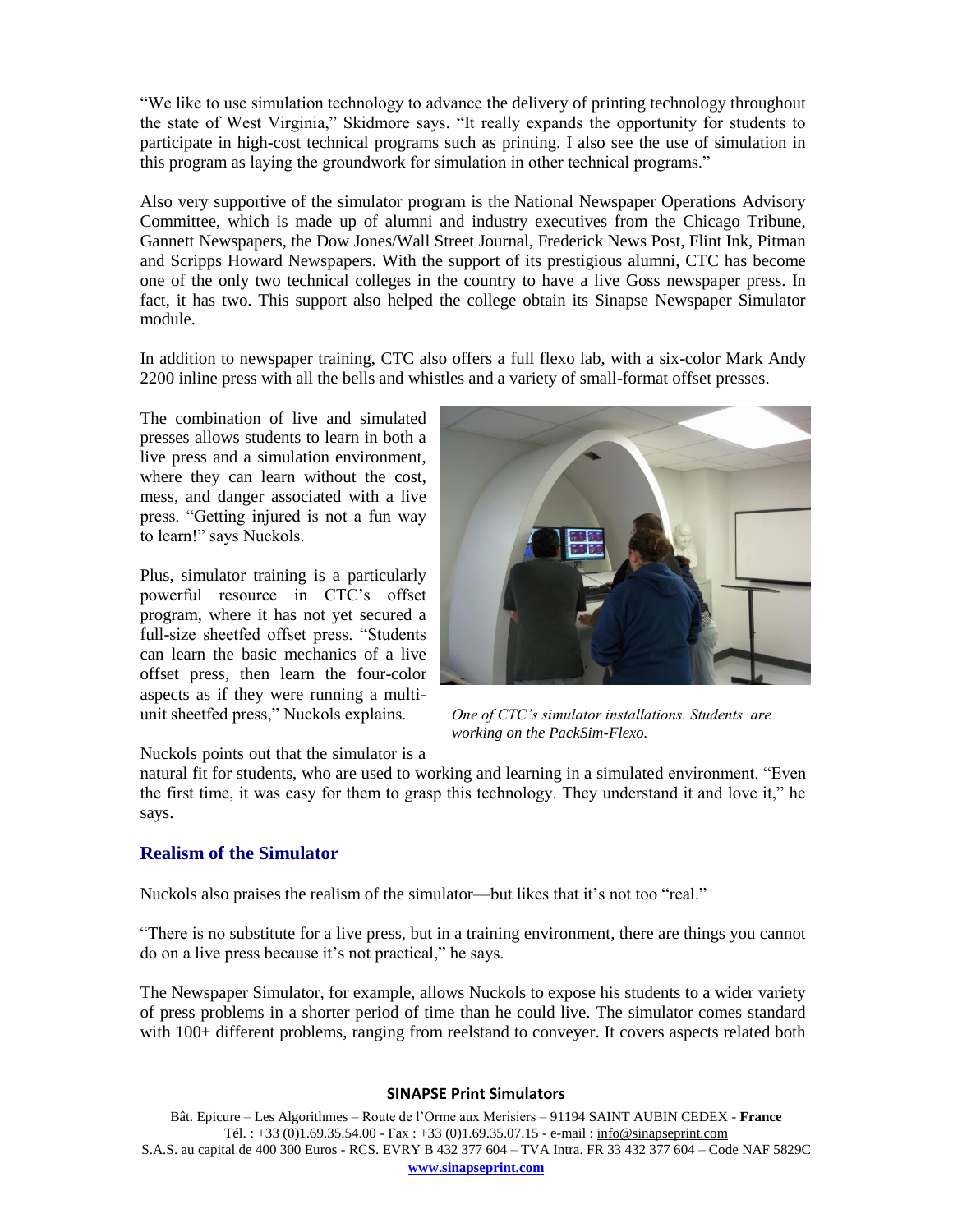to the consumables and to the press iron itself, many of which occur only rarely in a live newspaper production environment.

"The idea of running live is nice, but you don't learn as quickly as you would in this environment," says Nuckols. "The simulator is constantly throwing out problems you have to solve. For example, one training problem showed final copy with red dots and a dog ear folded down. My students shut down the 'press,' and within 30 minutes, they figured out how to correct the problem the way they would on a real press."

CTC instructors have also found that showing ink problems caused by reducing the water balance work out much better on the simulator than on either of the college's live newspaper presses. "In simulation, a quick adjustment cleans an inked plate, but the cleanup on our lab presses is dirty and might take several hours," says Nuckols. "Plus, we really like that we run live Goss equipment but the simulator is TKS, so the students see two manufacturers' presses and how they work."

The CTC also serves as a training location for TKS.

## **Plans for Press Simulation**

The Bridge Valley CTC plans to get maximum use out of its press simulation capabilities. In addition to its student training, it plans to use the simulation in a variety of other ways:

- outsource training for printers and press manufacturers;
- $\bullet$  outsource training for other community colleges;
- training sessions in prisons and other external environments;
- demonstrations on the road that will create additional visibility for the technical college.

Nuckols sees the future for cooperative training as particularly exciting. In addition to the opportunities to do things within the university's own system, such as sharing instructional methods, swapping problem-solving exercises, and running internal "print contests," the CTC has the opportunity to offer training to other colleges that cannot afford their own simulators.

Another innovative way use for the simulators is for community outreach. This includes looking at ways for teachers to offer printing programs in high schools and career technical schools and offering vocational training in the prison system. Currently, Nuckols is working with West Virginia Corrections Group, where several corrections complexes already have printing as part of their training. CTC is also preparing to work with other states on a similar program. In some cases, the students can achieve college credit.

## **New Times, New Methods**

The CTC's goal for Spring 2009 is to finish installing all of its ink and paper testing equipment in the two new labs. By fall, it expects to offer its services to companies that might be interested in paper and ink evaluation by a third party.

In time, it also plans to start converting existing classes on campus to online.

#### **SINAPSE Print Simulators**